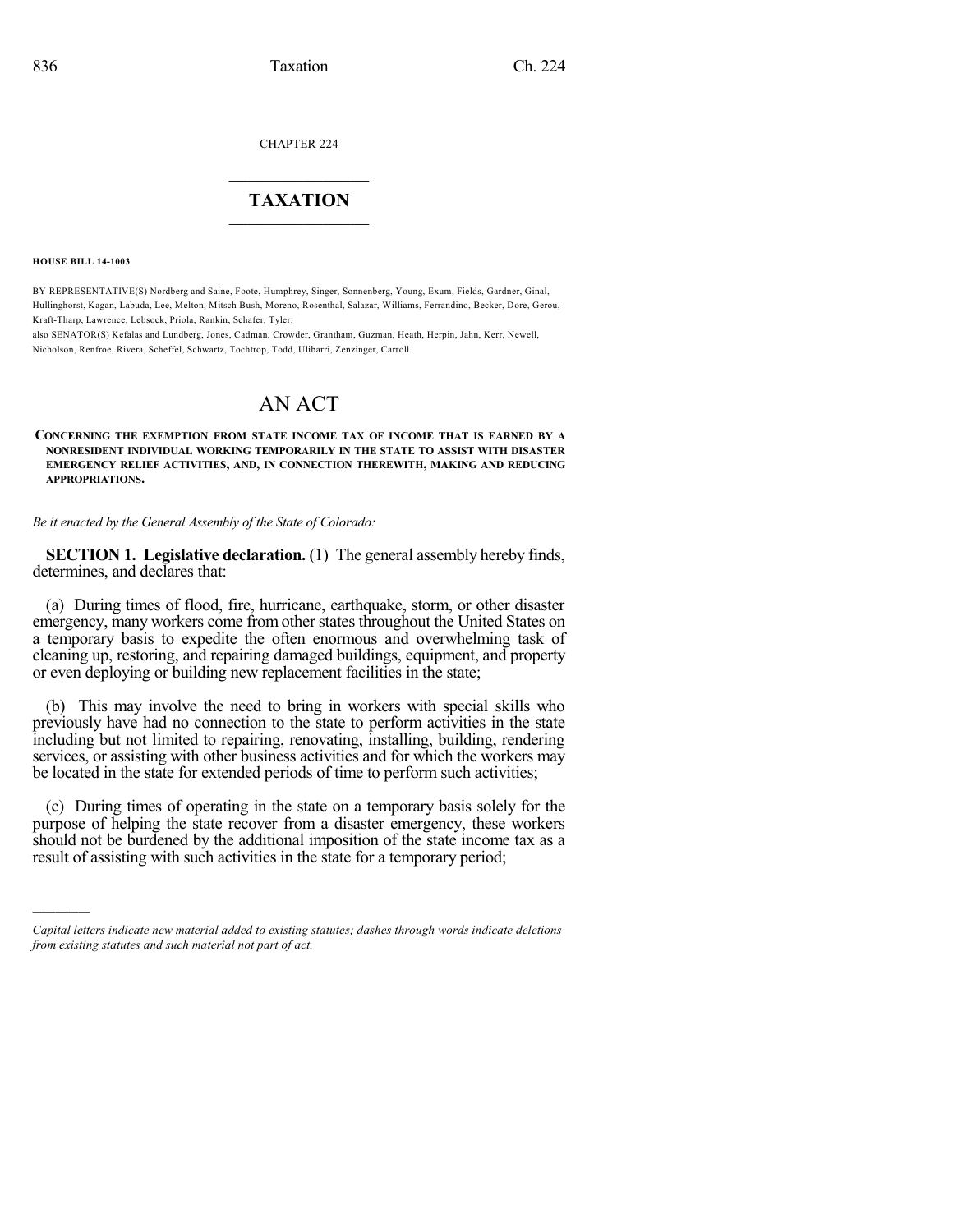#### Ch. 224 Taxation 637

(d) The state's income tax is intended for businesses and individuals in the state as part of the conduct of regular business operations or who intend to reside in the state and should not be imposed upon individuals coming into the state on a temporary basis to provide help and assistance in response to a declared state disaster emergency;

(e) It is therefore appropriate for the general assembly to deem that income earned by nonresident individuals in the state for a specified period during and after the declared disaster emergency in connection with the repair and restoration of often devastated property and infrastructure in the state is not subject to the state income tax; and

(f) The intended purpose of the tax expenditure in House Bill 14-1003, enacted in 2014, is to ensure that the state may focus on providing a quick response to the needs of the state and its citizens during a declared state disaster emergency and to reduce the regulatory burden in appreciation for those out-of-state workers and their employers who provide needed assistance to Colorado during declared state disaster emergencies.

**SECTION 2.** In Colorado Revised Statutes, 39-22-104, **add** (4) (t) as follows:

**39-22-104. Income tax imposed on individuals, estates, and trusts - single rate - definitions - repeal.** (4) There shall be subtracted from federal taxable income:

(t) (I) FOR INCOME TAX YEARS COMMENCING ON OR AFTER JANUARY 1, 2015, COMPENSATION THAT WOULD BE SUBJECT TO WITHHOLDING UNDER SECTION 39-22-604, RECEIVED BY A NONRESIDENT INDIVIDUAL FOR PERFORMING DISASTER-RELATED WORK IN THE STATE DURING A DISASTER PERIOD.

(II) FOR PURPOSES OF THIS PARAGRAPH (t):

(A) "DECLARED STATE DISASTER EMERGENCY" MEANS A DISASTER OR EMERGENCY EVENT FOR WHICH THE GOVERNOR HAS ISSUED AN EXECUTIVE ORDER DECLARING A DISASTER EMERGENCY.

(B) "DISASTER PERIOD" MEANS A PERIOD THAT BEGINS WITH THE DAY OF THE GOVERNOR'S EXECUTIVE ORDER DECLARING A STATE DISASTER EMERGENCY AND THAT EXTENDS FOR A PERIOD OF SIXTY CALENDAR DAYS AFTER THE EXPIRATION OF THE GOVERNOR'S EXECUTIVE ORDER.

(C) "DISASTER-RELATED WORK" MEANS REPAIRING, RENOVATING, INSTALLING, BUILDING, OR RENDERING SERVICES THAT RELATE TO INFRASTRUCTURE THAT HAS BEEN DAMAGED, IMPAIRED, OR DESTROYED BY A DECLARED STATE DISASTER EMERGENCY OR PROVIDING EMERGENCY MEDICAL, FIREFIGHTING, LAW ENFORCEMENT, HAZARDOUS MATERIAL, SEARCH AND RESCUE, OR OTHER EMERGENCY SERVICE RELATED TO A DECLARED STATE DISASTER EMERGENCY.

(D) "INFRASTRUCTURE" MEANS PROPERTY AND EQUIPMENT OWNED OR USED BY COMMUNICATIONS NETWORKS, GAS AND ELECTRIC UTILITIES, WATER PIPELINES, AND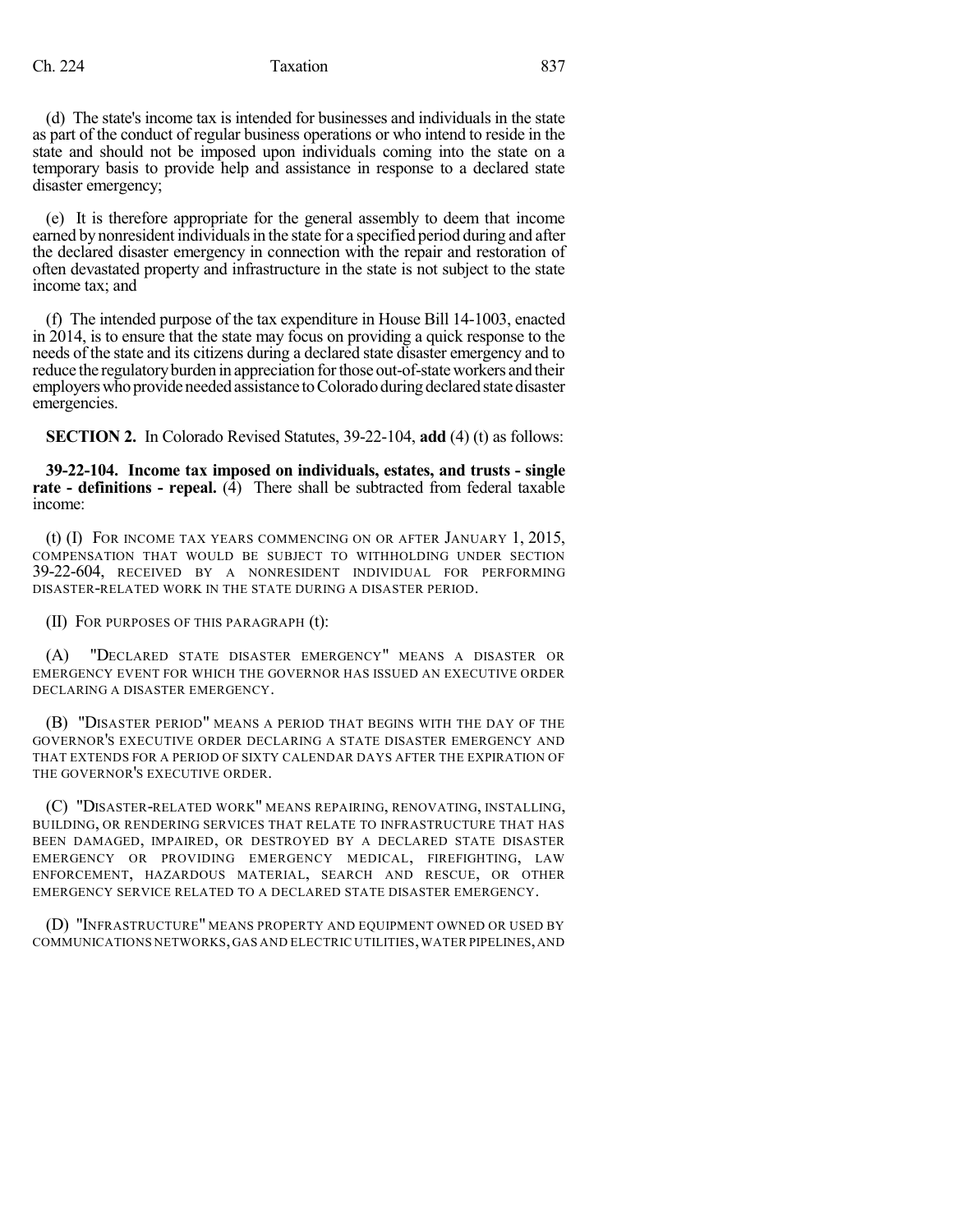#### 838 Taxation Ch. 224

PUBLIC ROADS AND BRIDGES AND RELATED SUPPORT FACILITIES THAT SERVICE MULTIPLE CUSTOMERS OR CITIZENS, INCLUDING BUT NOT LIMITED TO REAL AND PERSONAL PROPERTY SUCH AS BUILDINGS, OFFICES, LINES, POLES, PIPES, STRUCTURES, AND EQUIPMENT.

**SECTION 3.** In Colorado Revised Statutes, 39-22-601, **amend** (1) (a) as follows:

**39-22-601. Returns.** (1) (a) (I) Whenever a resident individual or a nonresident individual with income from Colorado sources is required to file a federal income tax return under the provisions of section 6012 of the internal revenue code or whenever a resident individual or a nonresident individual has incurred any tax liability under any provision of this article, the individual shall make a return that shall contain a written declaration that it is made under the penalty of perjury in the second degree. The return shall set forth, in such detail as the executive director shall prescribe by regulations, the said individual's federal taxable income, the deductions, modifications, exemptions, and credits required or allowed under this article, and any other information necessary to carry out the purposes of this article. For the purpose of this section, the residence of the individual taxpayer shall be the address supplied by the taxpayer to the department of revenue on the return.

(II) FOR PURPOSES OF THIS PARAGRAPH (a), A NONRESIDENT INDIVIDUAL WHOSE ONLY SOURCE OF INCOME FROM THIS STATE IS COMPENSATION THAT IS SUBTRACTED FROM FEDERAL TAXABLE INCOME UNDER SECTION 39-22-104 (4) (t) NEED NOT FILE A RETURN.

**SECTION 4.** In Colorado Revised Statutes, 39-22-604, **add** (19) as follows:

**39-22-604. Withholding tax - requirement to withhold - tax lien - exemption from lien - definitions.** (19) NO AMOUNT IS REQUIRED TO BE DEDUCTED AND WITHHELD FROM AN EMPLOYEE'S WAGES PURSUANT TO THIS SECTION FOR INCOME TAX DUE TO THE STATE IF THE EMPLOYEE'S WITHHOLDING CERTIFICATE INDICATES THAT THE COMPENSATION IS ELIGIBLE TO BE SUBTRACTED FROM FEDERAL TAXABLE INCOME PURSUANT TO SECTION 39-22-104 (4) (t).

**SECTION 5. Appropriation - adjustments to 2014 long bill.** (1) For the implementation of this act, the general fund appropriation made in the annual general appropriation act to the controlled maintenance trust fund created in section 24-75-302.5 (2) (a), Colorado Revised Statutes, for the fiscal year beginning July 1, 2014, is decreased by \$30,900.

(2) In addition to anyother appropriation, there is hereby appropriated, out of any moneys in the general fund not otherwise appropriated, to the department of revenue, for the fiscal year beginning July 1, 2014, the sum of \$30,900, or so much thereof as may be necessary, for allocation to the taxation business group for CITA annual maintenance and support related to the implementation of this act.

**SECTION 6. Act subject to petition - effective date.** This act takes effect at 12:01 a.m. on the day following the expiration of the ninety-day period after final adjournment of the general assembly (August 6, 2014, if adjournment sine die is on May 7, 2014); except that, if a referendum petition is filed pursuant to section  $1(3)$